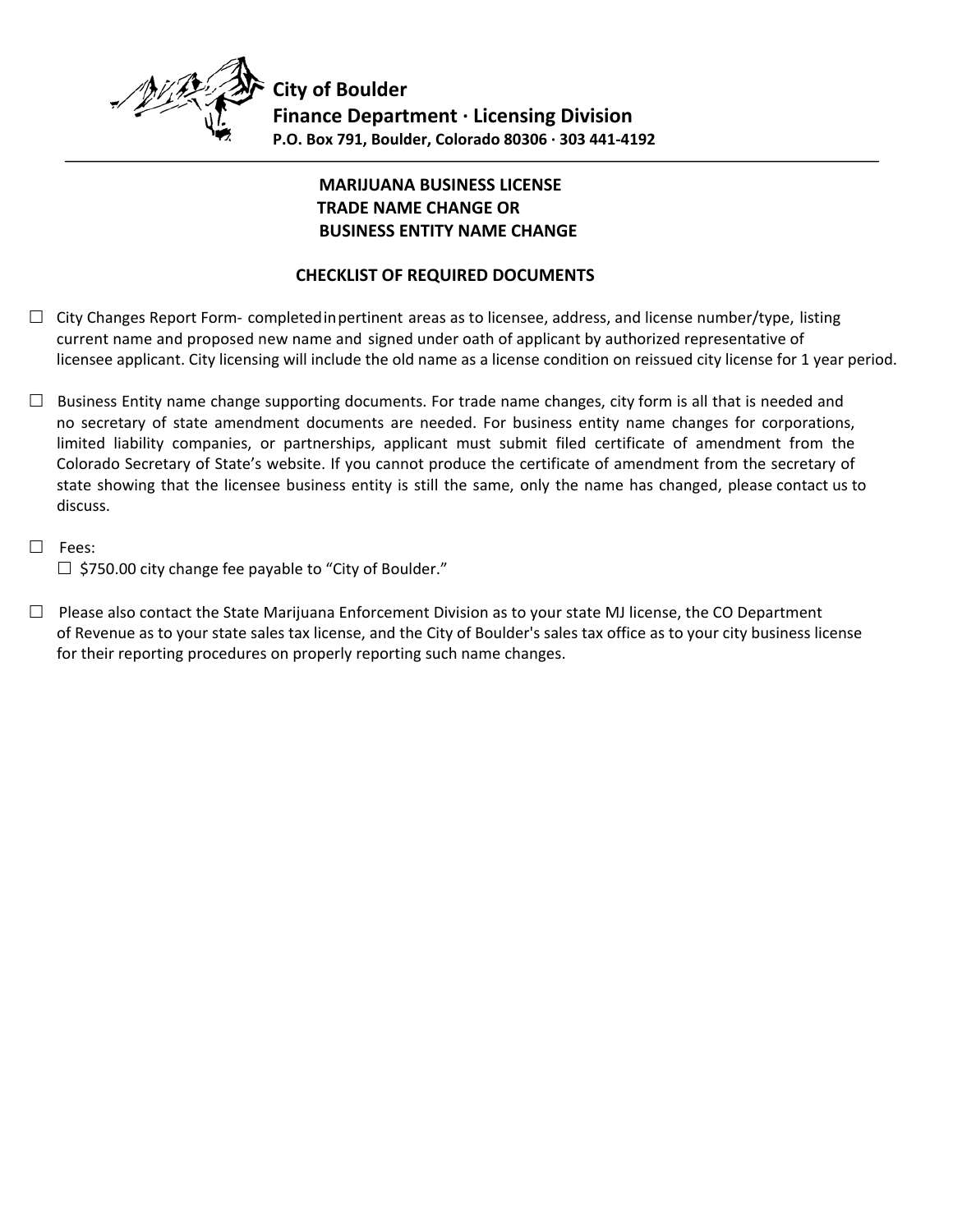

# **MARIJUANA BUSINESS LICENSE CHANGES REPORT APPLICATION FOR MEDICAL MARIJUANA BUSINESS (MMB) AND RECREATIONAL MARIJUANA BUSINESS (RMB)**

|                                                                                                                                                                                               |                       | Licensee business entity type:                                                                                         |                                                                                                                                       |                                                         |                                       |
|-----------------------------------------------------------------------------------------------------------------------------------------------------------------------------------------------|-----------------------|------------------------------------------------------------------------------------------------------------------------|---------------------------------------------------------------------------------------------------------------------------------------|---------------------------------------------------------|---------------------------------------|
| Corporation                                                                                                                                                                                   | $\Box$ LLC            | Individual                                                                                                             | Partnership                                                                                                                           |                                                         | Association or other                  |
| Regulatory License type: $\Box$ Medical Marijuana Business (MMB) License                                                                                                                      |                       |                                                                                                                        |                                                                                                                                       | $\bigcap$ Recreational Marijuana Business (RMB) License |                                       |
|                                                                                                                                                                                               |                       | License type:                                                                                                          |                                                                                                                                       |                                                         |                                       |
| <b>MMB Wellness Center</b><br><b>RMB Dispensary</b>                                                                                                                                           |                       | <b>LIMMB</b> Greenhouse/Grow<br>$\Box$ RMB Grow                                                                        |                                                                                                                                       | $\Box$ RMB/MMB Testing Facility                         | L RMB/MMB Manufacture Infused Product |
| <b>City License No.:</b>                                                                                                                                                                      |                       | <u> 1989 - Johann John Stone, mars et al. 1989 - John Stone, mars et al. 1989 - John Stone, mars et al. 1989 - Joh</u> |                                                                                                                                       |                                                         |                                       |
| Licensee Name:                                                                                                                                                                                |                       |                                                                                                                        |                                                                                                                                       |                                                         |                                       |
| Trade name/DBA:                                                                                                                                                                               |                       |                                                                                                                        |                                                                                                                                       |                                                         |                                       |
| <b>Premise Address:</b>                                                                                                                                                                       | <b>Street address</b> |                                                                                                                        | City                                                                                                                                  | <b>State</b>                                            | Zip Code                              |
| <b>Mailing Address:</b>                                                                                                                                                                       |                       |                                                                                                                        | (if different from premise location)                                                                                                  |                                                         |                                       |
| <b>Telephone:</b>                                                                                                                                                                             |                       | Email:                                                                                                                 |                                                                                                                                       |                                                         |                                       |
| <b>Before change:</b><br><b>City Sales Tax #</b>                                                                                                                                              |                       | <b>State Sales Tax #</b>                                                                                               |                                                                                                                                       | FEIN:                                                   |                                       |
| application, pay associated fees and suspend operations until a new city license is issued):                                                                                                  |                       |                                                                                                                        | After change: (Note: if City Sales Tax, State Sales Tax, or FEIN changes, you are likely to be required to file a new MMB/RMB license |                                                         |                                       |
| <b>City Sales Tax #</b>                                                                                                                                                                       |                       | <b>State Sales Tax #</b>                                                                                               |                                                                                                                                       | FEIN:                                                   |                                       |
|                                                                                                                                                                                               |                       |                                                                                                                        | Change(s) reported- check all that apply and 30 days advanced notice is required [Payable to the City of Boulder]:                    |                                                         |                                       |
| \$750 business entity change fee for all other changes                                                                                                                                        |                       |                                                                                                                        |                                                                                                                                       |                                                         |                                       |
| N/A City Keyholder change / addition (section A)<br>$\Box$ Business entity name (section B)<br>$\Box$ Trade name (section C)<br>$\Box$ Individual owners or ownership percentages (Section E) |                       |                                                                                                                        | $\Box$ Officers, directors, partners, members, financiers, primary caregivers, named persons (Section D)                              |                                                         |                                       |
|                                                                                                                                                                                               |                       |                                                                                                                        |                                                                                                                                       |                                                         |                                       |

## *For all above changes, complete the required sectlon(s), attach required documents, and sign oath on last page. •• Only licensees may make these changes (not applicants)*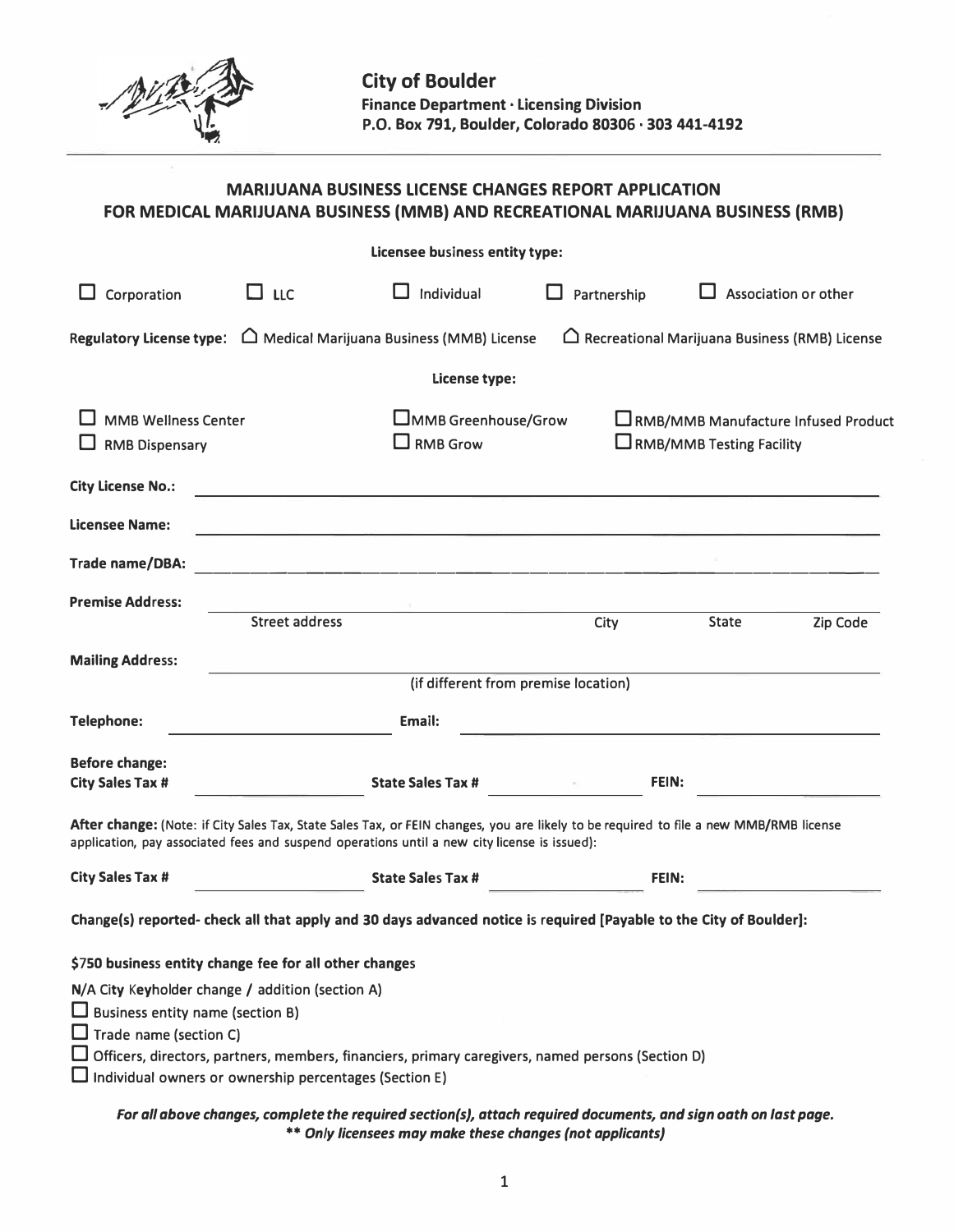### SECTION A - CITY KEYHOLDER - CHANGE / ADDITION /LIST

| City Keyholder change/addition date:<br>Former keyholder name:<br>Proposed keyholder name:<br>Just City Keyholder list desired?:                                                                  |                          |           |  |  |  |
|---------------------------------------------------------------------------------------------------------------------------------------------------------------------------------------------------|--------------------------|-----------|--|--|--|
| Will new person also hold ownership or<br>have any other business interest?                                                                                                                       | $\perp$ Yes <sup>*</sup> | <b>No</b> |  |  |  |
| Background check form completed by new person                                                                                                                                                     |                          |           |  |  |  |
| State issued DL copy for new person, and if will act keyholder immediately, copy of State MED badge attached<br>Business check or Money Order \$150 keyholder change fee per person/list attached |                          |           |  |  |  |
| * If yes, also complete Section D and/or Section E                                                                                                                                                |                          |           |  |  |  |

### **SECTION B - BUSINESS ENTITY NAME CHANGE**

| Effective date of business name change                                                                   |  |
|----------------------------------------------------------------------------------------------------------|--|
| Business entity old name:                                                                                |  |
| <b>Business entity new name:</b>                                                                         |  |
| Articles of amendment from CO Secretary of State showing new name attached                               |  |
| $\Box$ Operational documents reflecting name change attached                                             |  |
| Business entity change fee as Business Check or Money Order of \$750 payable to City of Boulder attached |  |
| Name change reported to City Sales Tax & CO Dept. of Revenue?                                            |  |

## **SECTION C: TRADE NAME CHANGE**

| Effective date of trade name change:                                |                                                                                                          |
|---------------------------------------------------------------------|----------------------------------------------------------------------------------------------------------|
| Trade name old name:                                                |                                                                                                          |
| Trade name new name:                                                |                                                                                                          |
|                                                                     | Business entity change fee as Business Check or Money Order of \$750 payable to City of Boulder attached |
| Trade name change reported to City Sales Tax & CO Dept. of Revenue? |                                                                                                          |
|                                                                     |                                                                                                          |

### SECTION D: CHANGE OF OFFICERS, DIRECTORS, PARTNERS, MEMBERS, FINANCIERS, PRIMARY CAREGIVERS, OR NAMED PERSONS

*Please note: Changes must be filed at least 30 days before they are effective and the change will not be final until approved by City and State. If change has already occurred and if change request is denied, City may require change become null and void or the new party be divested from new role.* 

| new person:                                            | new position: | mailing address:                                                                                                                                                                                                         | individual replaced<br>(If applicable): | % owned: (complete)<br>Section E too) |
|--------------------------------------------------------|---------------|--------------------------------------------------------------------------------------------------------------------------------------------------------------------------------------------------------------------------|-----------------------------------------|---------------------------------------|
|                                                        |               |                                                                                                                                                                                                                          |                                         |                                       |
|                                                        |               |                                                                                                                                                                                                                          |                                         |                                       |
|                                                        |               |                                                                                                                                                                                                                          |                                         |                                       |
|                                                        |               |                                                                                                                                                                                                                          |                                         |                                       |
|                                                        |               | (attach separate sheet if necessary)                                                                                                                                                                                     |                                         |                                       |
| financiers, primary caregivers, named persons included |               | Corporate minutes, LLC operating agreement or partnership agreement amendments showing the change.<br>Include letters of resignation, appointment, or employment of any officers, directors, partners, managing members, |                                         |                                       |